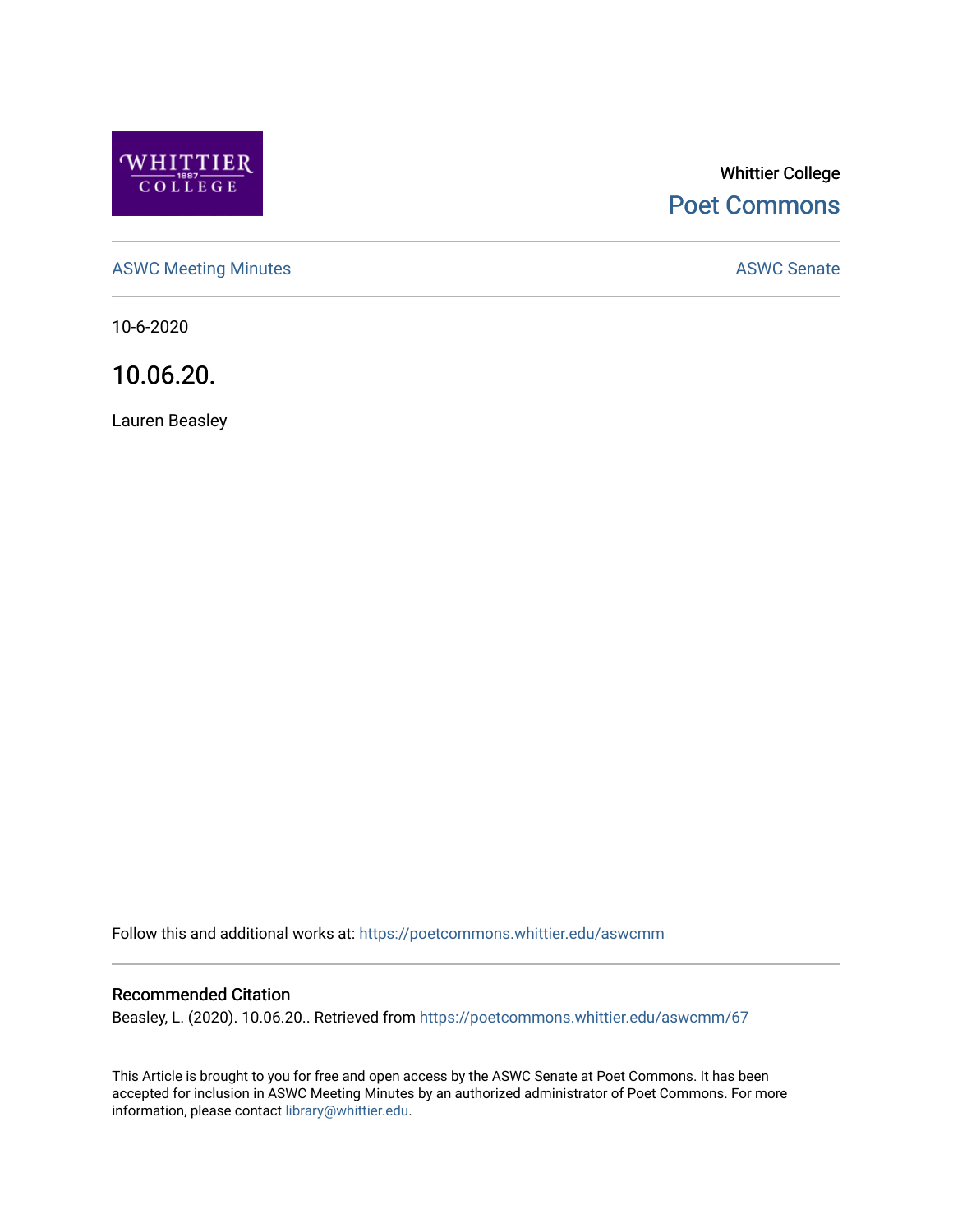



## **Meeting Minutes for 10/6/2020**

**I. Meeting is called to order at: 5:08**

# **II. Moment of Silence/Inspirational quote**

INSPIRATIONAL QUOTE: Some people want it to happen some people wish it to happen others make it happen - Michael Jordan Read By: Sen. Iseri

# **III. Mission Statement**

The ASWC Senate, as the governing body of the Associated Students of Whittier College, is dedicated to the betterment of the college as an institution and as a member of the broader community. The Senate shall assist on-campus clubs and organizations in creating, promoting, and implementing dynamic programs and events that involve students and add value to their educational experience. This body will act as an open forum for students to voice their opinions and desires, always keeping the best interests of the ASWC in mind. In all its actions, the Senate will serve the students first with integrity, dedication, responsibility, and humility.

Read By: Sen. D. Torres

# **IV. Roll Call – Secretary Brost**

**Present:** President Eccles, Vice President Brost, Secretary Beasley, Treasurer Estrada, Director Royster, Director Robinson, Senator Falcon-Juengert, Senator Armstrong, Senator Benn, Senator Magana, Senator Lopez, Senator J Torres, Senator D Torres, Senator Iseri, Senator Yamawaki, Senator Angileri, Senator Golden, Senator Schoech, Senator Saldana

**Absent excused:** Senator Perez, Senator Coco, Senator Garrison,

**Unexcused:**

# **V. Minutes Amendment/Approval**

**Approved by:** Sen. Senator Armstrong **Seconded by:** Sen. Senator Benn

# **VI. Public Voice**

## **A. Professor Gonzalez**

1. Introductions as an advisor to senate and about Gil being a resource to the senate to answer any questions and help clarify questions that people have regarding academics and other areas

## **B. Gauthama's Club**

1. Introducing a new club on campus focused on social and community awareness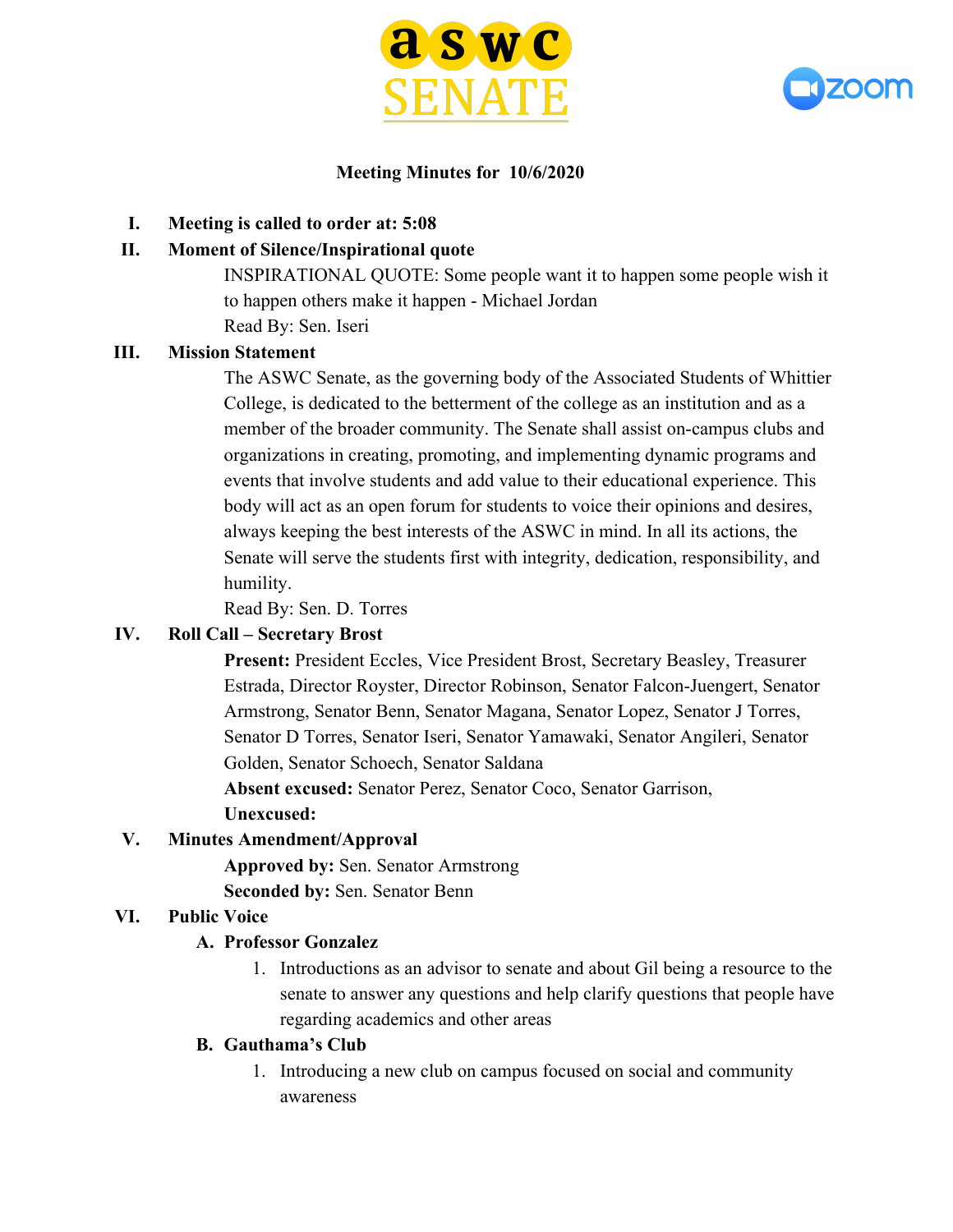



- a) Building out surveys to send to students about how students do and don't want to communicate on campus
- b) Hosting discussions about the difficulties that students are facing on campus so they are able to receive support from other students
- c) Trying to build a community and better facilitate communication that will exist well beyond COVID-19
- d) Hosting conversations with club members and others to bring positive change to the community building that Whittier is known for
- 2. President Eccles: After going through the ICC and other proper channels we will continue to support you and would love to promote your club with any flyers you have.
- 3. Senator Benn: Connection right now is a big deal because we are isolated, I have recently created an organization from the ground up with Deanna and Christine and I would love to help in any way you need, with paperwork or otherwise.
- **C.** Senator Armstrong: Brought up concerns regarding Title IX regulations not being updated
	- 1. Deanna updated the table on how PEAP forms and the
- **D. Motion to close the meeting Senator Armstorng**
- **E. Seconded by Director Robinson**

# **VII. President's Message -** *President Eccles*

A. Good evening all! Things seem to be kicking into gear, and there are some really exciting things happening at Whittier from the comfort of your own home!In all seriousness I am really proud of the work that we have already put into our community in just a few short weeks.As you will hear about through the meeting and the week. Our own Senators Armstrong and Benn have planned a student town hall for this Thursday, details which have and will continue to be posted on the ASWC Senate's IG page. Please attend if you have the time. As chair of Advocacy committee there have been some recent issues that I want to shed some light on. To be fully transparent we have done our senate training differently this year and while it has been mostly positive so far I overlooked a really crucial part. I was so worried about what a semester online would look like I had assumed that issues related to Title IX and student safety wouldn't be as prominent without a large on-campus student population. For that I apologize. I understand that these issues are always important to be on-top of as they not only affect our small population of students on-campus but also affects our students at home through social media and any other forms of long distance communication.The first thing I would like to say is that as student leaders we are mandated reporters. All of us on the table. For those of you that don't know what this means or didn't even know you were one, this is another fault of mine.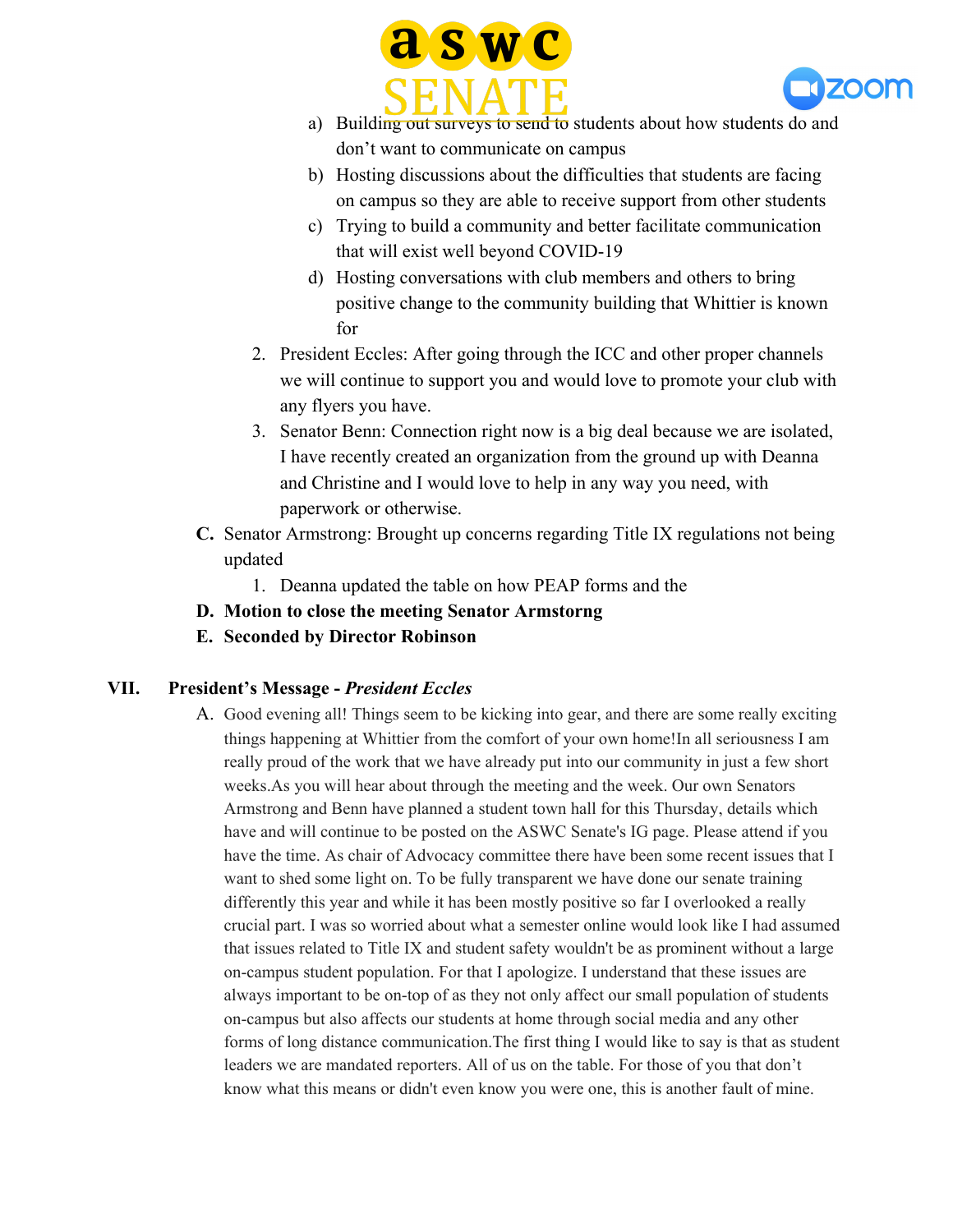



Advocacy committee will be working with Lafayette Baker, our current Title IX coordinator to provide our student leaders on senate, members of our clubs and orgs and other student leaders on the new Title IX procedures once they are finalized.This brings me to my second point. We are only mandated reporters, not trained professionals. We will work with you all on how to address students who come to you with concerns, but until then, please refer this information to your pod leader, our advisors Deanna and Christine or go straight to Lafayette and email him at  $\text{lbaker}(\partial_t w)$ hittier.edu. Lafayette is the person who is trained to deal with issues related to Title IX. By reaching out to eboard or senates advisors we will be giving that information to Lafayette. It is the senates only job is report and educate on behalf of our students. I apologize again for not supporting the safety of our students to the best of our ability until now. Again, if you ever have any information regarding the safety of students, please reach out to anyone of us, so that we can get you to the right person to help with your issue. Secondly, executive board was fully aware of the BlackAtWhittier account over the summer. We had talked in length in one meeting about how we had wanted to deal with certain issues and trends we were seeing in the posts, not from a personal point of view but from a professional point of view. This means that we were only looking to see where we as students can impact and change our own student run systems. Throughout this year eboard will be working on redoing and updating our entire ASWC Constitution and By-laws. We will do this with the intent of smoothing out and simplifying our operation as an organization but also to review and remove any bias or language that may be too vague.However, we also believe that the administration must pledge to increase education and policies to protect its students, and that we will do whatever is necessary to make sure that students are in agreement and happy with those changes.If there are ever any arising issues that threaten any of our identities and groups of our community, please reach out to myself or attend an advocacy committee so that we can make your voices heard. Also, the Economic Crisis Committee is a committee run by Frances Romo of the Dean of Student Office and is the group that also run the Emergency Fund on campus. During the continuous tough times I want to remind everyone that if you are in need of emergency financial, housing or food, please reach out to myself, or Frances Romo at fromo $@$ whittier.edu. There are also forms at the bottom of the for students page of My.Whittier. Lastly, I would like to end on a good note. I would like to award the Senator of the Month award for September. This month it is going to someone who got stuck into their role first week. Has reached out to their pod leaders and eboard for small and big problems, and has participated and shown enough school spirit online for 10 people. I'd like for everyone to congratulate Ashley Magana as our Senator of the Month. Enjoy the rest of your week everyone.If anyone ever needs to meet with me, please email me at my student email jeccles@poets.whittier.edu to schedule a meeting.

#### **VIII. Treasurer's Report -** *Treasurer Estrada*

The ASWC Senate and related accounts are pending so I'm hoping to get them to you all as soon.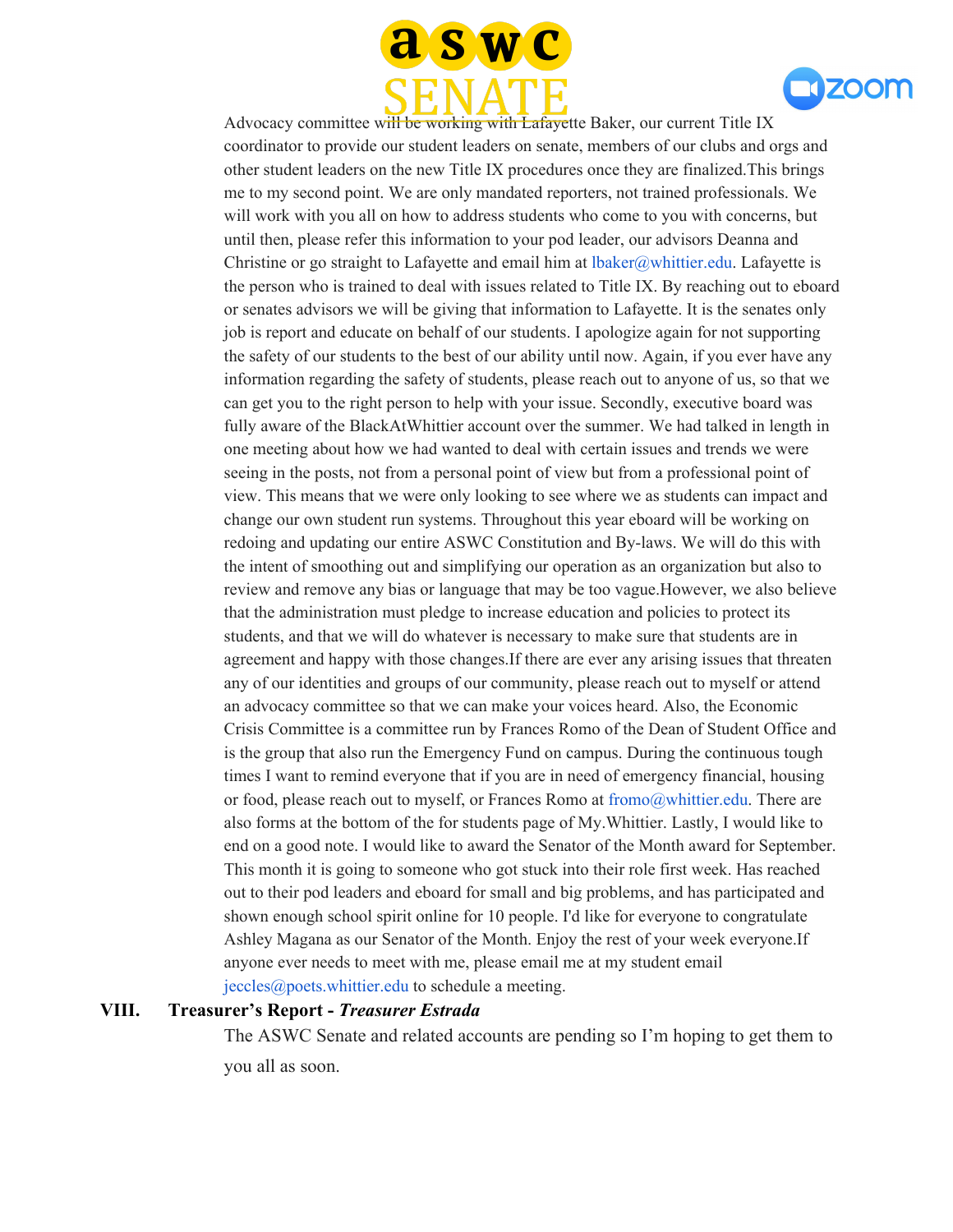



-Senators will get paid  $$50$  each month for 3.5 months worth of work. It adds up to \$175 and you all will get paid on pay period 21 (October 9th) for \$100, pay period 23 (November 6th) for \$50, and pay period 25 (December 4th) for \$25 -I emailed Shawn McCown and John Hill about the Whittier College Student body census and if we have a concrete finalized number for it.

Senator Magana: Do we input our hours

Treasurer Estrada: It is a stipend that is \$50 a month so it does not require any hour input

## **Funds**

- **1. General Fund Balance:** \$
- **2. Operational Account Balance:** \$
- **3. Reserve Account Balance:** \$
- **4. Allocated Thus Far:** \$
- **5. First Readings:** \$
- **6. Daily Calendar Considerations:** \$

# **IX. Constituent Reports**

# **Academic Affairs Chair:** *Sen. D. Torres*

- 1. Worked on creating a document that outlines what the Academic Affairs Council would like and what students would sit on this council.
- 2. I am thinking about making an Instagram for this position.
	- a) Would promote all Whittier College events but an emphasis would be put on Academic events or needs.
	- b) Departments could use this account to promote any events that they might be having.
	- c) Could maybe be used for events like Exploring Majors-CAAS puts on this event every year.
- 3. Will be meeting with Senator Yamawaki and Senator Benn

## **First-Year Class Council:** *Sen.*

**1. N/A**

# **Commuter Representative:** *Sen. Lopez*

4. **N/A**

## **Residential Hall Representative:** *Sen. Magana*

1. The water heater situation has been resolved and I do believe Bruce Smith has sent an email to maintenance about it. I talked to Lafayette with the title 9 situations and it will be taken care of by him. Thank you.

## **Non-Traditional Student Representative:** *Sen. J. Torres*

1. Update on IG post: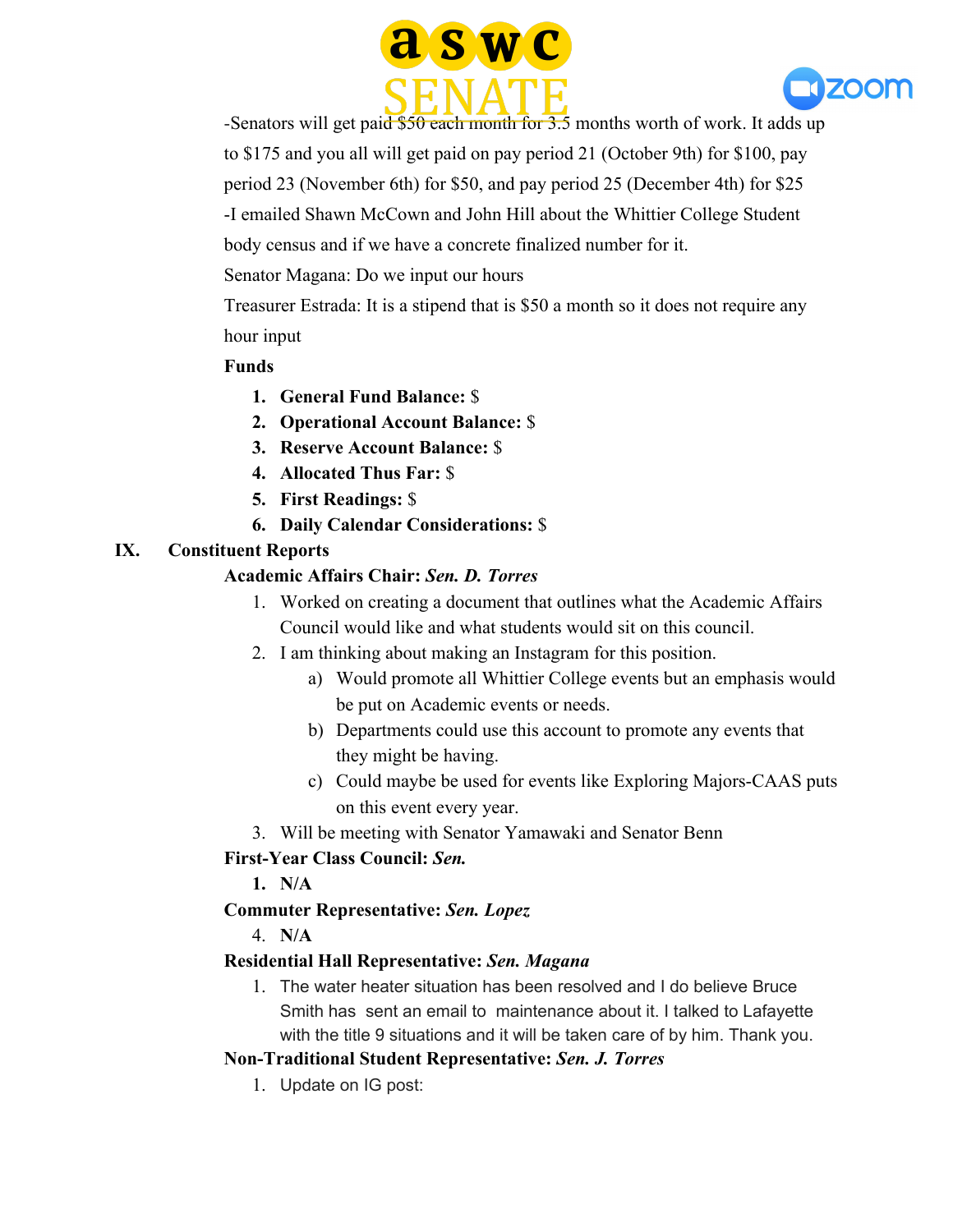



- a. Only 7 current WC students replied and 1 non WC student
- b. 3 said "still struggling, but still optimistic"
- c. 1 said " struggled at first, but quickly got the hang of it"
- d. 2 said " I'm still struggling and I'm scared"
- 2. I will be reaching out to these students individually throughout the week to check up on them
- 3. Spoke to Rep. D, Torres about what an instagram page looks for both of us as reps.

# **Student Body Representative:** *Sen.Armstrong*

5. Worked on hosting the Town hall and all graphic images to share with the student body

# **Student Body Representative:** *Sen. Benn*

- 6. After committing to the Campus Relations Committee and becoming co-chair of the Student Feedback Committee with Senator Armstrong, I'm looking forward to seeing where the work from this year will take all of us. While things are slightly strange communicating remotely, I feel prepared and even excited to face what's ahead of us this school year.
- 7. Next Thursday the Student Feedback Committee will be hosting a Town Hall on Zoom at 5pm and I'm looking forward to the discussion that will [hopefully] formulate during this session. Senator Armstrong and I are trying to circulate the flyer around as well as possible and I'm feeling hopeful that students will show up given the circumstances that have recently presented themselves.
- 8. Do emergency resources exist for housing for students who live off campus and are facing emergencies
- 9. What can we do for a resource guide or support discussion for those who have been living with the fires - a discussion on what would be best for students to provide for them

# **Student Body Representative:** *Sen. Falcon-Juengert*

**10.** Hope y'all had a great/decent week. Below is my constituent report:

- I have and will continue to promote the student feedback committee town hall
- Planning to create a google submission form will bring it up with other reps
- I am brainstorming a systematic way to contact people personally (I'll either distribute it over a period of time, enlist other senators to help me)
- I'm thinking of general questions to ask on my social media or in passing with my peers

*Responses to Student Expo Polls Last Week:*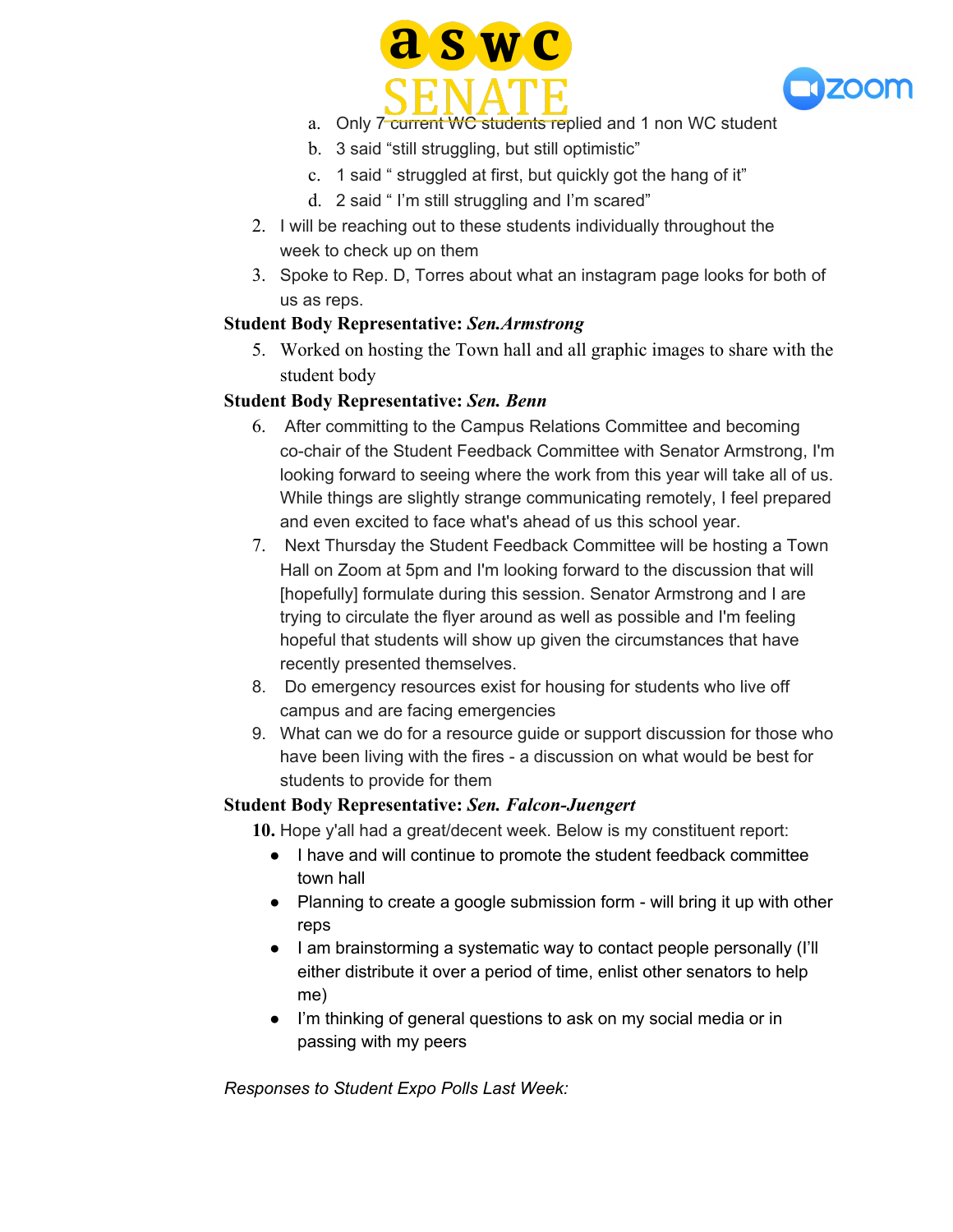



19 responses: I tried to follow up with a conversation to check-in with people

- Some people didn't go because they were too busy
- A lot of people I talked to went for their own organizations
- There was some confusion surrounding Engage and RSVP-ing. Not being able to see the clubs before the time frame of the event [4:30-6:30pm] caused some confusion
- Generally, not knowing about Engage had an impact

# **Inter-Club Council Representative:** *Sen. Iseri*

1. The Inter-Club Council will be having its first meeting Wednesday 10/7 from 4:30 PM-5:30 PM. We are currently planning the agenda and look forward to working with the clubs this year.

# **Diversity Council Representative:** *Sen. Yamawacki*

- 11. 2nd week engagement expo
	- a) We started to get better hang of what to expect
	- b) There was a slightly larger turnout
- 12. Still working on a time for DC meetings that work with all of the reps
- 13. Women's Leadership Association general meeting on October 16th

# **Social Justice Coalition Representative:** *Sen. Perez*

14. **N/A**

# **Media Council Representative:** *Sen. Garrison*

- 15. VPS: A couple VPS members met with the Whittier Literacy Council, a non-profit organization that helps people read and write English to discuss a potential filming opportunity. The meetings went well and will continue to the next stage. This will be a great chance for students to engage with the community around them in a covid-Safe work environment. We also submitted for the Spanish Film Festival grant. This would take place virtually in March 2021 if approved.
- 16. QC: The QC is still in full publication and our website is finally back to our original domain at [thequakercampus.org.](http://thequakercampus.org/) This week News editor Annalisse Galaviz and one of our newer writers Angélica Escobar did an amazing job in covering the presidential debate with heavy fact checking and analysis so we are really proud of them for pushing that in depth piece out on such a quick turnaround.
- 17. We have gained about 7 new staff members these past two weeks which has been really great for increasing our content production.
- 18. This upcoming week we have an exciting piece by Jackie Au where she's comparing the College's response and campus life during the 1918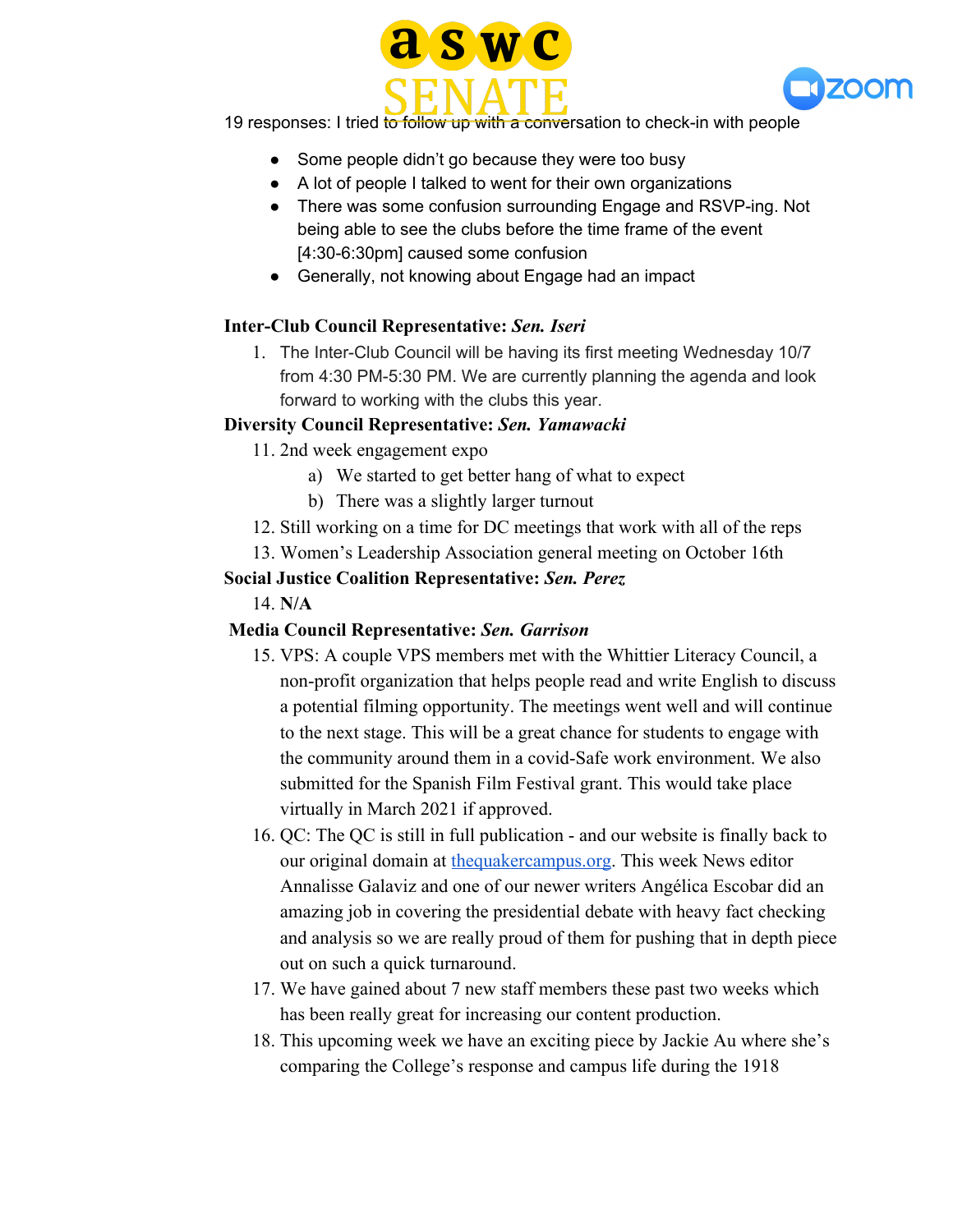



pandemic to our current situations. Shes been working on it for a while doing research with the library so stay tuned for that one!

19. KPOET: After long trying time of getting HR approval, we finally have all employees on board!! We will be starting programming immediately. Our first Open Mic night of the year will be Oct 30th  $\omega$  6:30pm! Details about submitting videos for the Open Mic night video will be released soon! Our broadcast will be up and running soon, we needed to get equipment from the station to access our media remotely. Our website is currently under construction as well.

# **Poet Student-Athlete Leadership Academy Male Representative:** *Sen. Coco*

20. PSALAs executive board is beginning to meet weekly to discuss plans and goals moving forward with the club. As of now, we are discussing ways to bring more community to not only the athletes but between athletes and nonathletes. Otherwise, there is not much else going on without being on campus and having sports active.

**Poet Student-Athlete Leadership Academy Female Representative:** *Sen. Angileri*

21. **N/A**

 **Inter-Society Council Female & Male Representative:** *Sen. Schoech and Sen. Saldana*

22. **N/A**

## **X. Committee Reports**

## **Administrative –***Vice President Brost*

- 1. Administrative Committee did not meet this week because of scheduling problems but we will be meeting next week!
- 2. I emailed the library in regards to archiving through them. I got in contact with David and he informed me about the Poets Commons. I am new to this database, but it seems to be exactly what we are looking for! I am waiting to hear back from him to schedule a time where we could meet via zoom to discuss this option further.
- 3. Lastly, I was looking at Engage under the "bills and amendments proposed/signed" tab and noticed that we do not have that many bills in folders under that tab. There are four folders that date back only to 2016, and there aren't very many bills in each of the folders. I know that my first year, 2018-2019, many bills and amendments were proposed & passed. So I am wondering if the years before me didn't have as many bills and amendments that were proposed & passed, or if we lost a lot of them when the college switched over the Engage. So admin committee will also be looking at meeting minutes in the upcoming weeks to try to find any lost bills or amendments.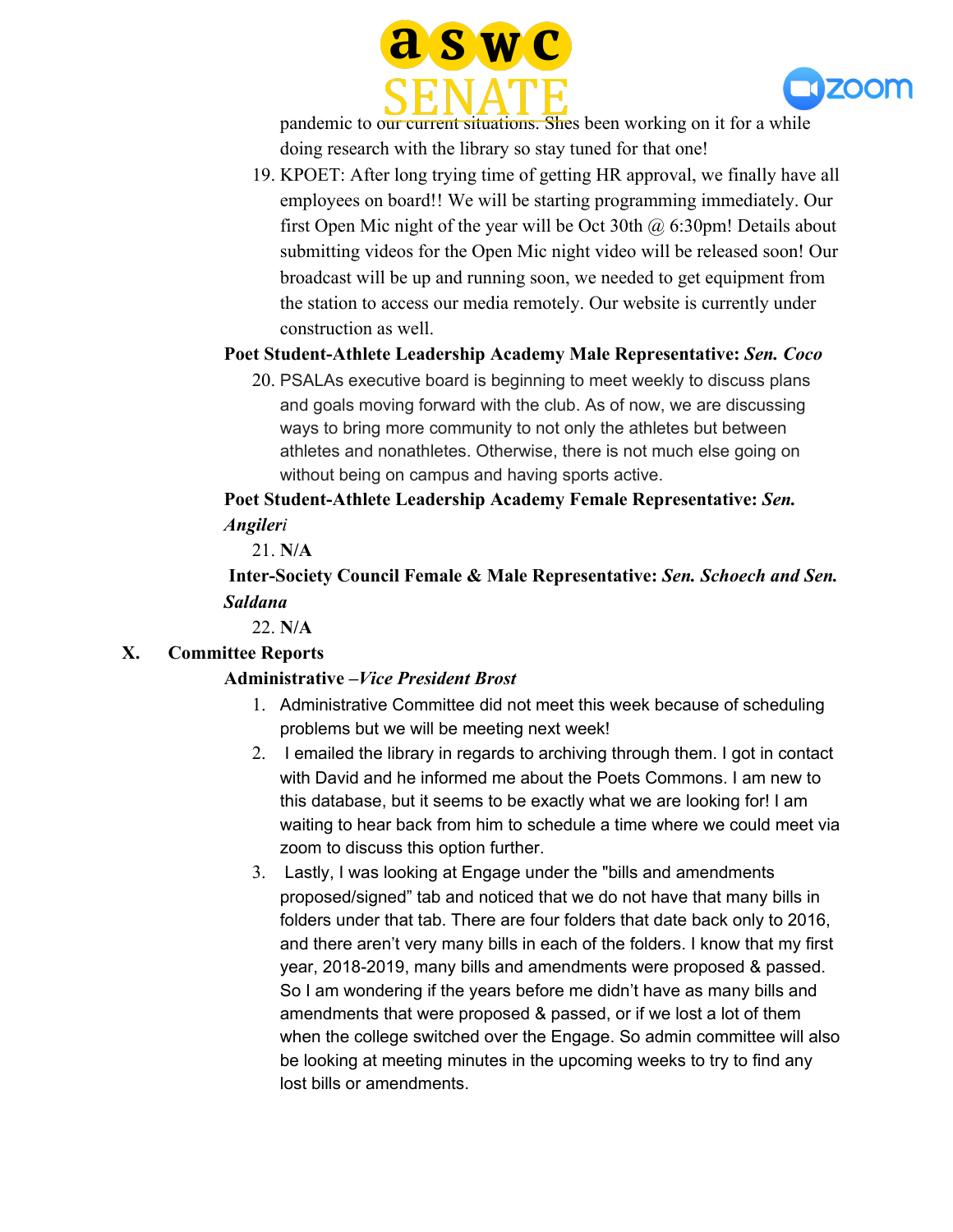



#### **Budget-** *Treasurer Estrada*

4. Budget Committee will meet on Wednesday's at 12:30 pm - 1:30pm on zoom. Everyone that is signed up will be reminded through slack and text

## **Campus Relations-** *Director Royster*

1. Good Evening Yall, So quick updates. Number one first question that I need you all to answer right now in the chat. Did you get your packages? Number two: I created new Instagram Highlight covers so if you would like please go check those out, I really like how they turned out and I think the insta page really looks cohesive now. Number three: If you do not know well you know now, we do have senators/senators of the month. So I created a cute little frame/background for the picture of the senators of the month to be posted on our instagram stories/highlight. Congratulations Ashley please send me a vertical photo of yourself for the Senate Instagram, and look forward to receiving your Campus Relations is meeting asynchronously right now because sadly none of our schedules were able to meet together. So therefore the ability to be a part of the Campus Relations Committee is a little bit more available for busy schedules now. Also all talk on Wellness Center Individual who reach out. That's all at the moment, and I hope you all are having a good week so far, and if not tomorrow is a new day and if you need anything please don't hesitate to reach out.

## **Elections-** *Secretary Beasley*

- 5. Elections Committee did not meet this past week but we will meet again at our normal time at 8:30-9:30am Thursday Morning
- 6. The First Year class council elections timeline has been extended and altered to a final timeline where meetings were had with candidates last week with Vice President Brost and Director Royster
- 7. The debates will be held on October 12th and Elections will be held from 8am to 8pm on the 13th and the winners announced via ASWC senate instagram account on the 14th
- 8. Whittier Votes has a few members who are interested in doing a watch party follow up and educational sesion about various different issues that have come up surrounding the presidential debates, and the various issues that have subsequently been brought forth afterwards. They are interested in working with faculty member, Professor Angevine, and maybe other poli sci professors as well and hope to create a way to facilitate a panel discussion with other faculty members. They do not have any individuals or group members who are prepared to facilitate or work on this project.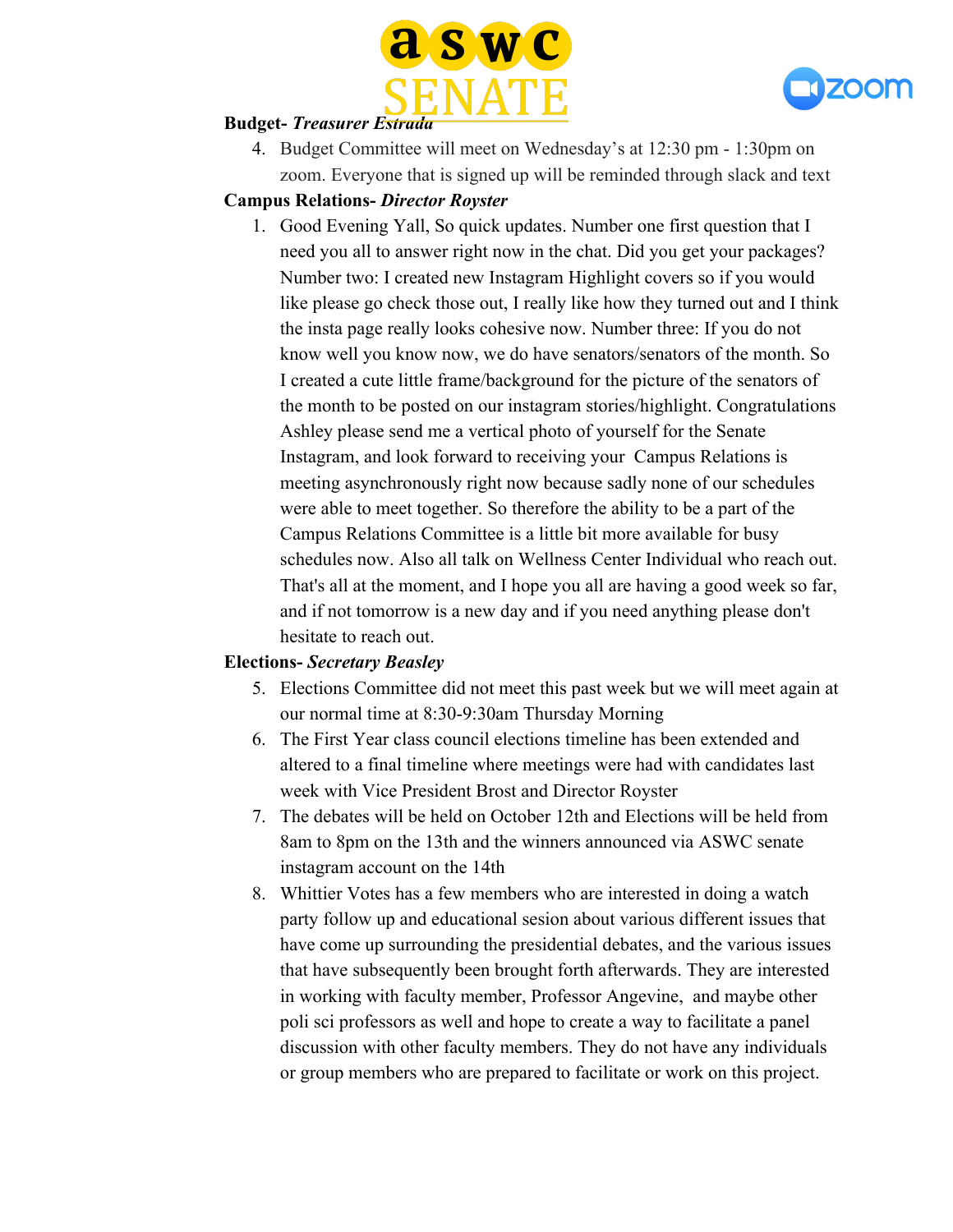



- a) If anyone is interested in helping with this project, has ideas, or wants to get connected with the individuals who are interested in putting on this event please reach out to me so I can get you connected.
- 9. Vice President Brost: The Political Science Department has set up a discussion with Minors and Majors about politics and I can get you the information to connect the two groups

# **Program Board –** *Director Robinson*

- 10. Program Board's Welcome Back Week was successful!
- 11. We're finalizing our October Care Package and will be allowing students to sign up for their own care package by next week.
- 12. We're still working on our movie nights and are asking students which movies they'd like to see us screen.

#### **13.**

# **Advocacy-** *President Eccles*

14. First meeting,

- a) talked about the 2020 grad situation with a mural and brick path commemorations.
- b) Talked about 2021 cultural grads and the possibility of splitting funding with the president's office. Talked with Lafayette about a meeting with senate and clubs and orgs about new Title Ix updates and also training on being a mandated reporter.

## **Culinary-**

15. **N/A**

## **Student Feedback Committee-** *Sen. Armstrong and Sen. Benn*

- 1. Module 1 Schedule
	- a. Bi weekly // Monday  $@12:20$  pm-1:30pm
- 2. Goals
	- a. Be a voice for WC students
	- b. Represent the Student body
- 3. Town Hall
	- a. Thursday, October 8th @ 5pm
	- b. Emailed to Ana Lilia by Thursday  $\omega$  5pm
	- c. Emailed WCTheRock for #What'sUpMondays post by wednesday
	- d. After posting flyer for Town Hall: I got many reposts and support from other Constituents
- 4. Ideas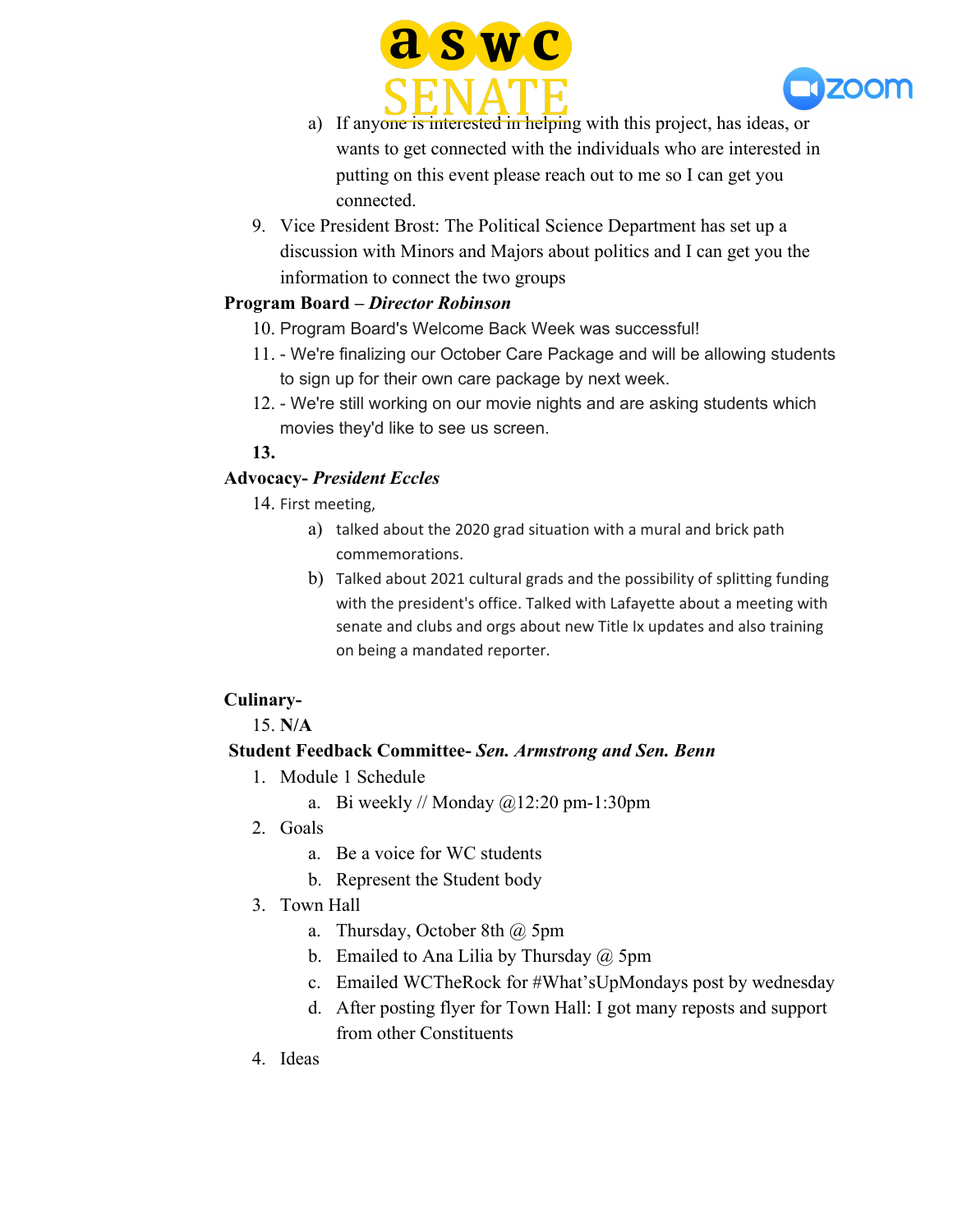



- a. Attempt to hold a oooom meeting every month with other senators (depending on the student engagement)
	- i. Create an incentive for students to come to meetings and engage with their representatives and senate overall
		- 1. Idea: maybe we can get student artists to create something to give away as a prize to help promote their work (?)

# **Student Finance Committee-** *Tres. Estrada*

1. So far what I have planned is meeting with all the club treasurer's monthly. For example I would meet with 1 group of 8-9 treasurers each week and help them with anything such as how to file a budget request, managing finances, etc. I need to still structure this committee to its entirety and as soon as I get it up and running I will let you all know.

## **Environmental-** *Sen. Golden*

16. Hey everyone, the environmental committee held our second meeting last week and thank you to those who could make it. As a reminder, meetings are every Thursday at 12:30pm PST. We decided on our first two posts and are still in the process of creating a posting schedule to keep on track. If you're interested in joining please reach out to me at ngolden@poets.whittier.edu. Also, please follow @aswc\_enviro if you haven't already to stay up to date with us about meetings and posts. Thank you and hope you all have a great day!

## **XI. First Readings**

## **XII. Daily Calendar Considerations**

## **XIII. Misc. Business**

#### **XIV. Announcements**

- A. Christine Hernandez: National Voter Registration Week, OSE has been posting information and encouraging us. Please stay engaged and encourage others. I am willing to donate two dominos gift cards to a group to are willing to host a vote at home party and educate themselves!
	- 1. Please make sure you are including your meetings in the Senate on Engage. If you have a meeting, a weekly a bi-weekly meeting or anything else it is pertinent to the transparency of the senate table
- B. Senator Falcone-Juengert: I think it is important that we have a discussion about what it means to be responsive and proactive when it comes to things on social